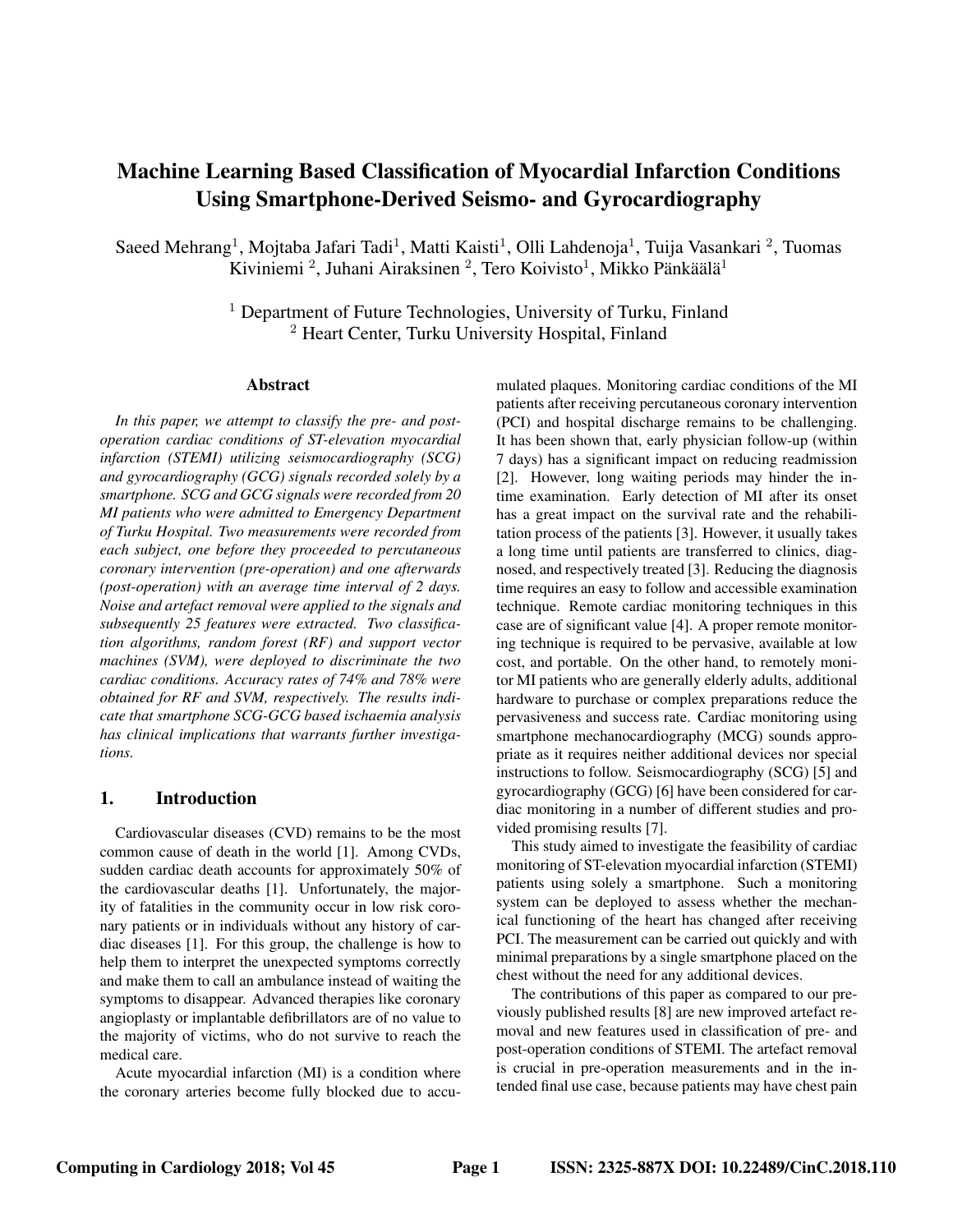and anxiety which exacerbates conditions for collection of mechanocardiographic data.

# 2. Materials

The data analyzed in this study comprises of measurements from 20 MI patients who were admitted to the Emergency Department of Turku Hospital. From each patient, one measurement was acquired immediately upon the admission and another one after receiving treatment (PCI).

The lengths of measurements were all less than 3 minutes with a sampling rate of 200Hz. The data consists of triaxial SCG as well as triaxial GCG signals [6] captured by the inertial measurement unit of a single smartphone placed on the bare chest of the study subjects. The subjects were all in supine position while the measurements were captured.

We considered patients having diagnosed STEMI by a standard examination including 12-lead ECG and biomarker tests. Informed consents were collected from all study subjects and Helsinki declaration was strictly followed. Ethical approval was obtained in advance from the Ethics Committee of Hospital District of the South-West Finland.

# 3. Methods

### 3.1. Pre-processing

A flowchart of all the different steps of analysis pipeline is presented in Fig. 1.

The raw SCG and GCG signals were all bandpass filtered using a  $4^{th}$  order Butterworth filter with pass-band frequencies between 3 to 50Hz. Baseline drift, respirationinduced chest movements, and high-frequency noise were removed by the aforementioned filtering. To account for the unwanted smartphone movements induced by turning on/off the recording, a period of 2 seconds were dropped from the data at the beginning and end of the recordings.

# 3.2. Artefact Removal

Smartphone acquired signals from the chest were slightly contaminated by movement artefacts. Artefact removal was handled by adopting a new method deploying segmentation and entropy estimation. This process was performed for each of the SCG and GCG signals separately. In detail, the triaxial signal vector magnitude for the SCG and GCG signals were computed and were split into non-overlapping segments of 1 second and for each segment Shannon entropy was estimated. A vector of Shannon entropy values were therefore obtained for each signal vector magnitude where each value corresponded to a single segment. Outliers of the Shannon entropy vectors were



Figure 1. Flowchart of the analysis pipeline.

identified and the segments corresponding to those outlying values were discarded from the original SCG and GCG signals. At the end, the remained segments were concatenated together to reconstruct an artefact-free signal.

Two-stage outlier removal was carried out by first computing Shannon entropy values of the segmented original signals. These Shannon entropy values were then compared against a weighted median absolute deviation (WMAD) criterion. The median absolute deviation [9] was weighted by defining a new variable equal to the fraction of interpercentile range [10-90 percentile] and interquartile range [25-75 percentile]. Signal segments corresponding to the outlying values (artefact segments) of Shannon entropy vector were discarded and the remaining segments were concatenated to form a reconstructed signal. After the first round of reconstruction, there was another artefact removal following the same above-mentioned process. The reconstructed signals after the second stage of artefact removal were fed into a feature extractor algorithm.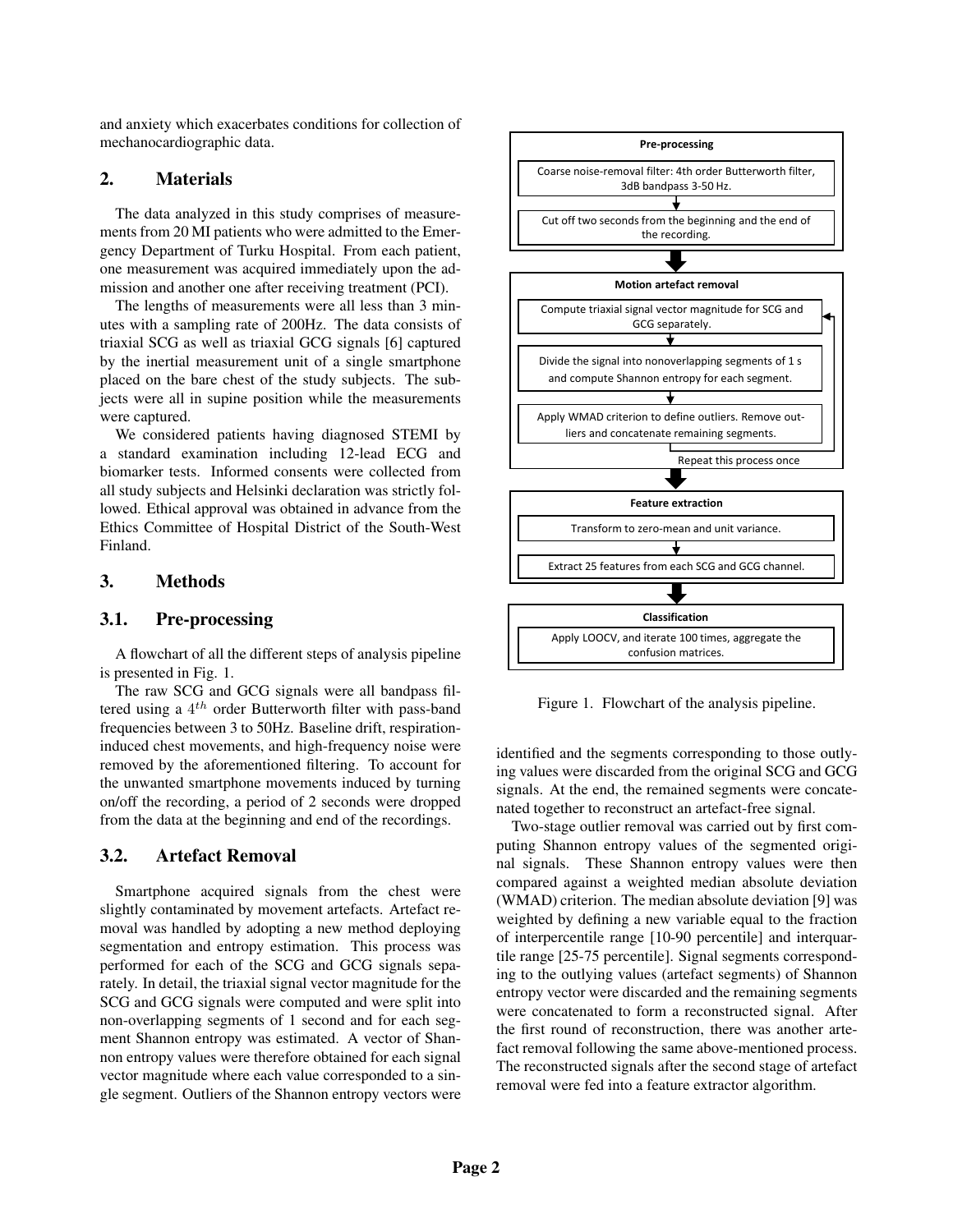# 3.3. Feature Extraction

After transforming the artefact-free signals to zero-mean and unit variance, a combination of statistical and signal processing features were extracted from all the signals. From each channel of the data 25 features [10] were extracted as shown in Table 1.

#### Features

| mean                                                | standard deviation |
|-----------------------------------------------------|--------------------|
| 25th percentile                                     | 75th percentile    |
| interquartile range                                 | median             |
| peak-to-peak range                                  | skewness           |
| kurtosis                                            | root mean square   |
| dominant frequency                                  | spectral centroid  |
| relative energy of $DWT_{D1}$                       | cross-correlation  |
| relative energy of $DWT_{D2}$                       | cross-entropy      |
| relative energy of $DWT_{D3}$                       | mutual information |
| relative energy of $DWT_{A3}$                       | handwidth          |
| Fourier transform entropy                           | signal entropy     |
| relative Fourier energy entropy                     |                    |
| relative DWT energy entropy                         |                    |
| relative energy of each axis as compared to signal- |                    |
| vector-magnitude                                    |                    |

### 3.4. Classification and Cross-Validation

Two classifiers, Random forest (RF) [11] and support vector machine (SVM) with radial basis function kernel [12], were deployed in this study. A forest of size 128 trees [13] was used in this study. Model validation was handled by leave-one-subject-out cross-validation (LOOCV). To clarify the variance of the classification for each classifier, we repeated the LOOCV for 100 iterations and aggregated the results. The results of the repeated LOOCVs are presented by confusion matrices with overall accuracy, sensitivity and specificity calculated. Data pre-processing, feature extraction, and classification were all performed by Python 3.6.

#### 4. Results

Segments of length 2 seconds were used for entropy estimation. An example Z-axis SCG signal before and after the 2-stage artefact removal is presented in Fig. 2.

Throughout each LOOCV, two measurements were left out at a time as there were two measurements from each subject, one before receiving PCI treatment (preoperation) and one afterwards (post-operation). The predictions of the classifiers were stored and at the end concatenated. This means, the formed confusion matrices of



Figure 2. An example of motion-artifact removal from Zaxis of SCG. The top panel shows the band-pass filtered signal. The middle and bottom panels show the outcome of the first and second stages of the artifact removal algorithm. The red color components are selected as motionartifacts to be discarded from the signal.

100 iterations of LOOCV were all aggregated. According to the aggregated confusion matrices, the overall accuracy levels of 74% and 78% were obtained for RF and SVM classifiers. For RF, the specificity (proportion of correctly identified post-operation cases) was higher than the sensitivity (proportion of correctly identified pre-operation cases). RF delivered specificity and sensitivity values of 78% and 70%. In contrast, SVM rendered higher sensitivity. The specificity and sensitivity rates of SVM classifier were 75% and 80%, respectively.

#### 5. Discussion and Conclusions

A two-stage non-parametric artefact removal was adopted in this study mainly because the signals contain artefacts with different probability distributions. The twostage artefact removal was selected empirically.

By considering translational (SCG) and rotational (GCG) precordial vibration patterns, we could moderately discriminate pre- and post-operation states of MI patients who went through PCI.

As shown in Fig. 3, the SCG and GCG signals recorded before the PCI look different from the signals recorded afterwards. According to our observations, identifying such dissimilarities, although dependent on the anatomical location of the atherosclerotic plaque, can be feasible using acceleration and angular velocity signals recorded by smartphones.

Classifying the heart conditions of STEMI patients, us-